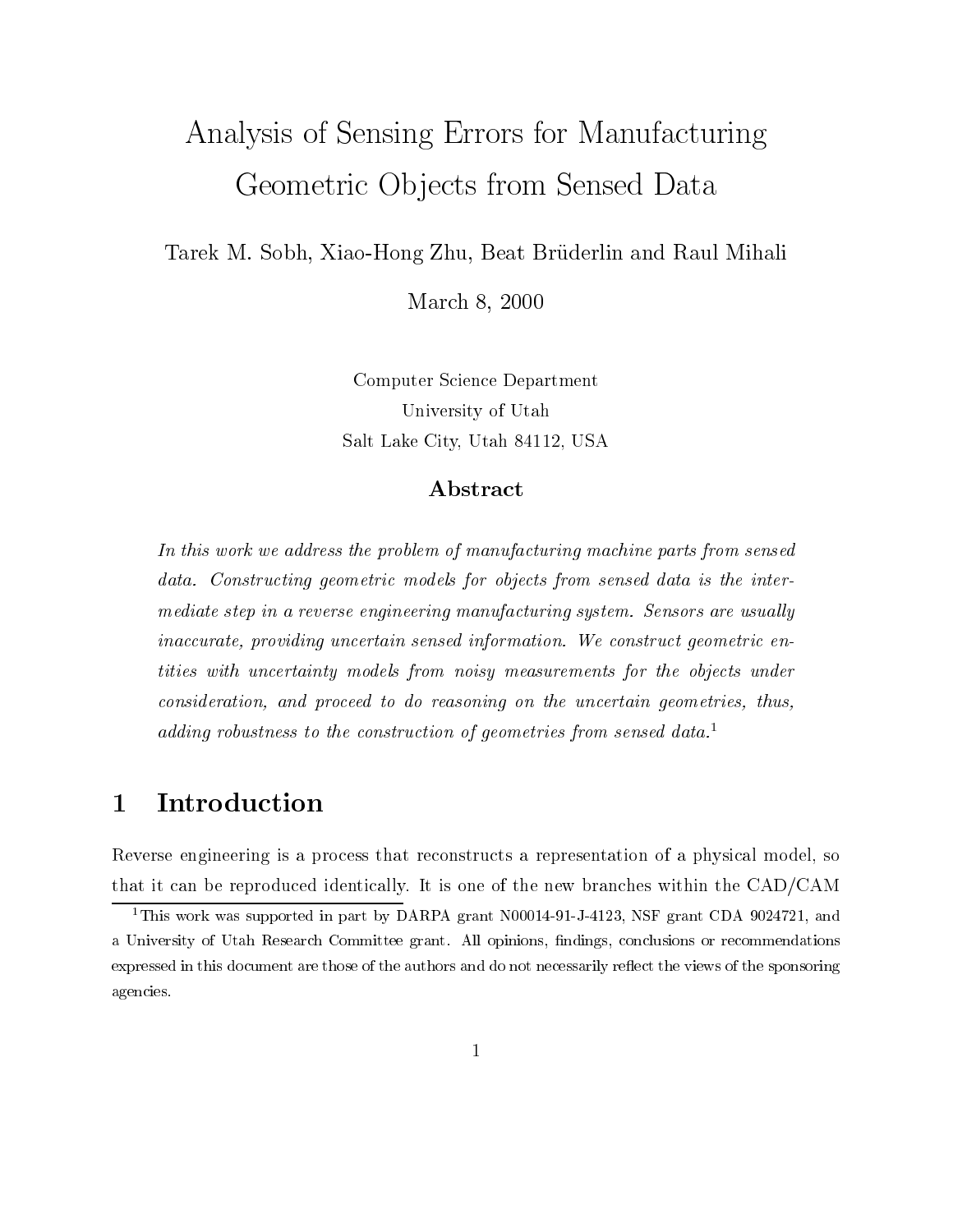field. Parts are manufactured according to blue prints, but when blue prints are not available, (for example, when the part is too old, and its blue prints are missing), reverse engineering can be used to reproduce these parts. This can be achieved by the following two major steps: sensing the part to construct its CAD representation and then manufacturing the part according to the representation. It is easy to see that the accuracy of the measurements is the key to succeed in reproducing an accurate CAD model.

The accuracy of the measurements can be improved not only by improving the quality of measuring instrument, but also by optimizing sampling data. A reverse engineering system has been built and the measuring process is done by a vision sensor (B/W CCD camera) and a coordinate measuring machine (CMM). The physical model is inspected by the cooperation between the observer camera and the probing CMM. The observer camera provides a high level (qualitative) description of the physical model, and the CMM complements the CAD model with precise parametric data. Figures 1 and 2 provide an overview of the whole system. Figure 3 shows the CAD model of the physical parts. Figure 4 shows the vision setup.

In order to increase the accuracy and efficiency of the measurements, a feedback sensing system is designed as shown in figure 5.



Figure 1: Overview of the system

In this feedback system, a probabilistic geometric modeler is utilized as a feedback agent to provide further measurements required to refine the CAD model, which also gives a quan-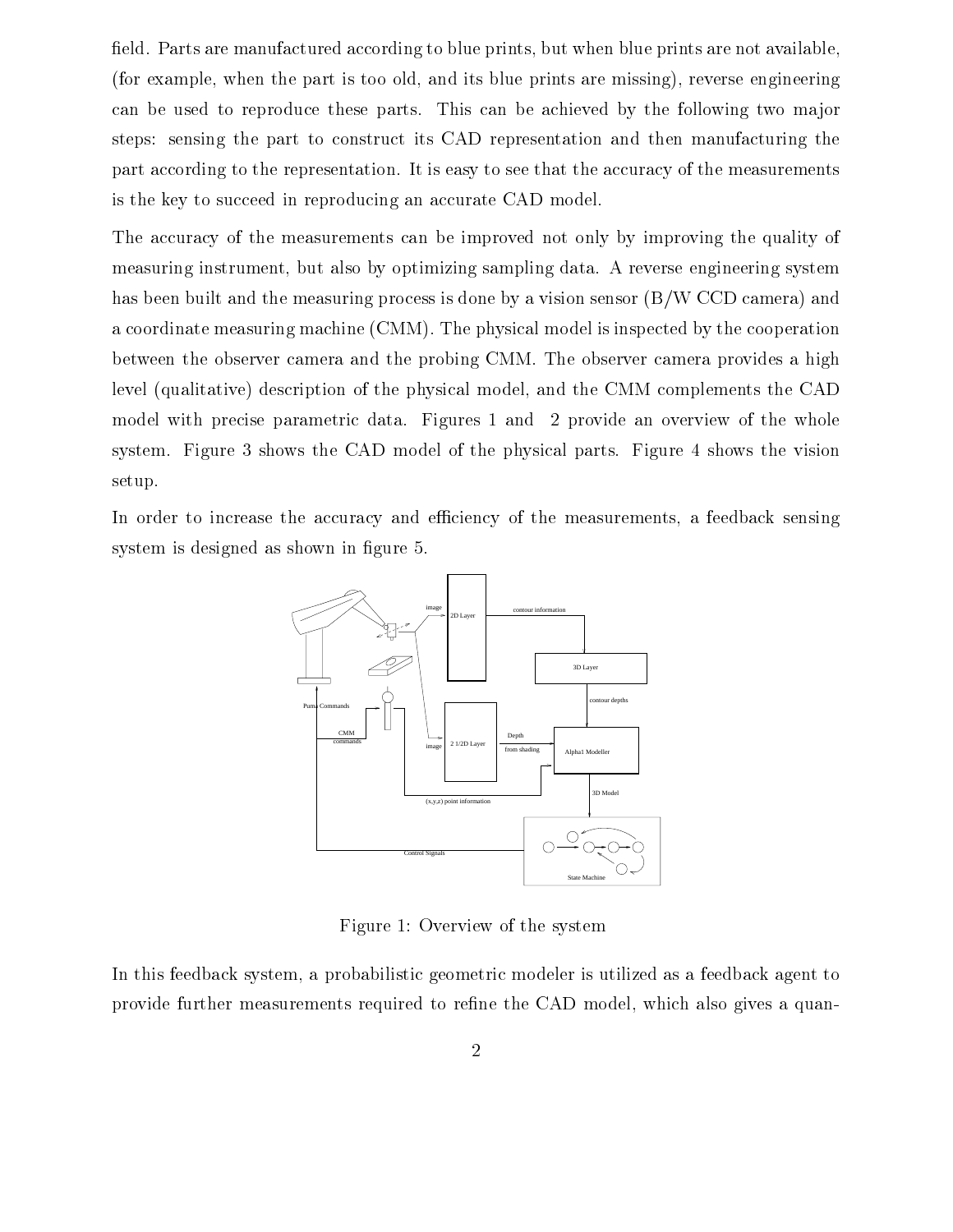

Figure 2: Sensing

titative measure of the accuracy of the current CAD model. The CMM machine actively measures the parameters for local features. By using the probabilistic geometric modeler performing modeling operations, redundant information of the part's geometry will be computed to reduce the load of the CMM measurement activities. Therefore, it improves the efficiency of the sensing process, besides, the geometric reasoning on the probabilities of uncertain geometries can guide the CMM to perform focused measurements to allow for higher accuracy and efficiency. For instance, the slot (see figure  $6$ ) in mechanical engineering is a commonly used feature, and the parallelism of the two side planes is an important measurement.



Figure 3: CAD Model of the Physical Part

The two side planes are based on sampling points from the CMM and/or visual data. Measurements of these points are not exact, therefore, these two planes constructed from measurements, are planes with the confidence measure as probabilities. Consequently, the parallelism is no longer a defined relation, it has a probability distribution. If the confidence of the parallelism does not satisfy the manufacturing requirements, refinement of the two side planes is required, hence re-measuring of the points is performed.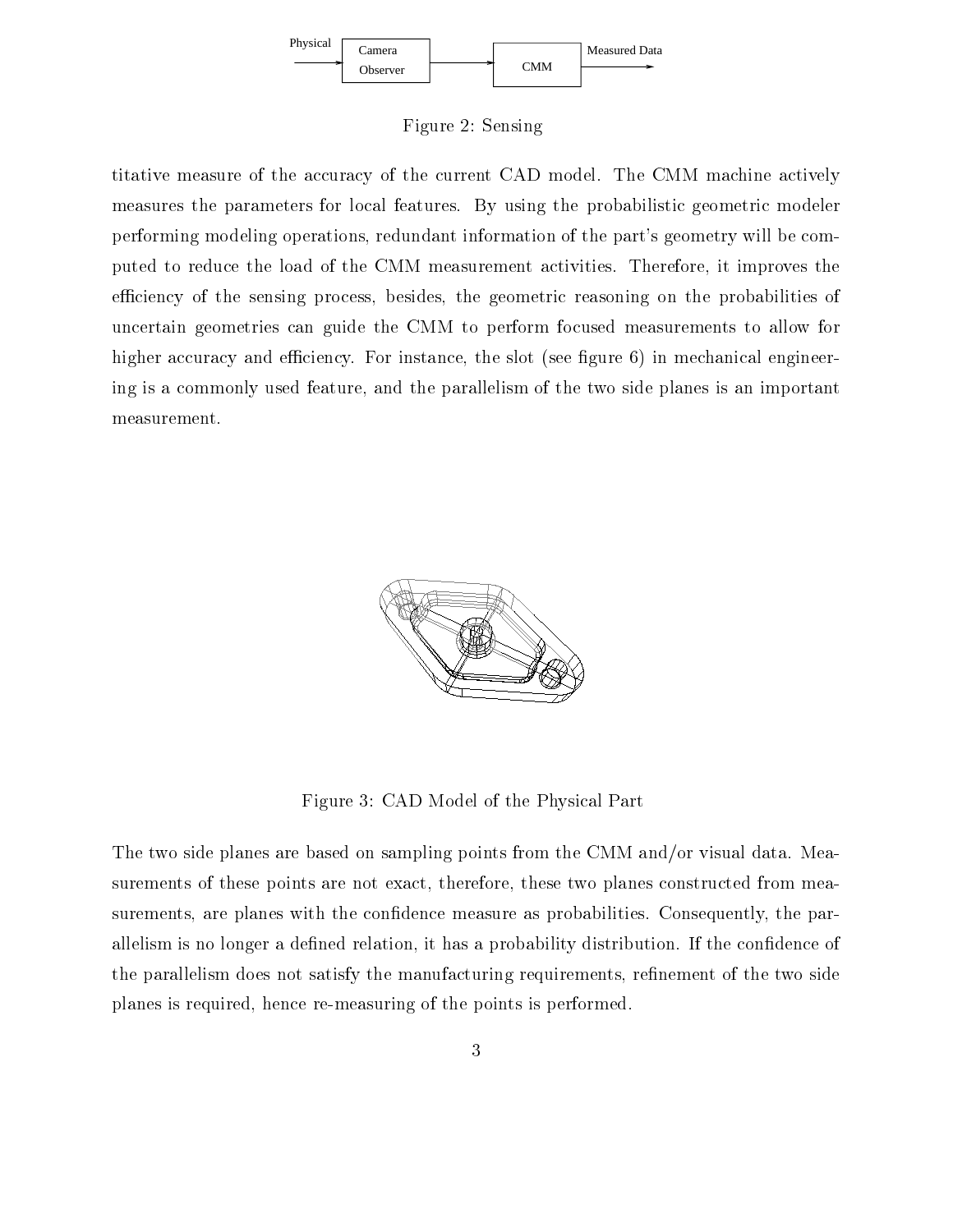

Figure 4: Experimental Setup



Figure 5: Feedback Sensing System



Figure 6: Slot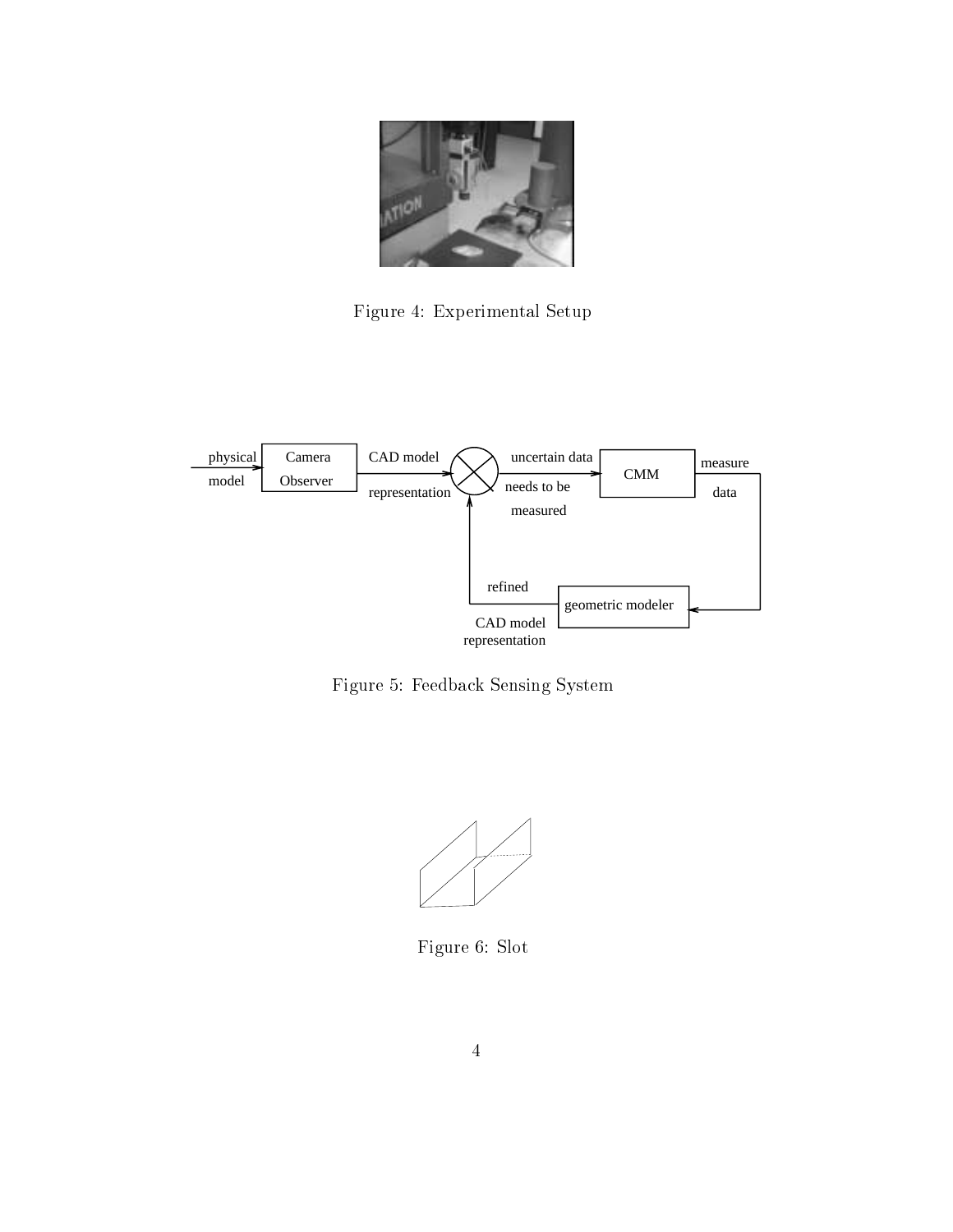Some work has been done in the probabilistic relationship between geometric objects and their relations, but the probability relations between the sampling points and geometric primitives have not yet been studied extensively. The geometric objects that this probabilistic geometric modeler is based on are constructed from sensed data. Therefore, the study of the relation of the probabilistic characteristics of geometric objects and the sensed data is very important. This paper presents the study of these relations. This work addresses the statistic geometric objects constructed from sensed data, relations of these statistic geometries, and the effect of decisions on the relative geometric objects.

### <sup>2</sup> Related Work

Stochastic geometry has been systematically studied by mathematicians. In [12], mathematical theories of stochastic geometry are well studied, and uncertain geometric features can be represented as constrained functions. Classic examples of stochastic geometry can be found in [11]. Kendall and Moran[12], describe a method of choosing distributions on geometric elements which provide a consistent interpretation of physical geometric elements.

Recently, research on sensing and uncertain geometry in robotics presents lots of ideas for handling uncertain geometry. Hugh F. Durrant-Whyte in [5, 4] has modeled the sensor in a manner that explicitly accounts for the inherent uncertainty encountered in robot operations. In Davidson's thesis[13], he made the important observation that arbitrary random geometric ob jects can be described by a point process in parameter space.

In computer-aided geometric modeling, methodologies for building a robust geometric modeler explores ways of handling the uncertain geometry caused by imprecise computations. Arbitrary decisions are made, when uncertainty arises. In [14, 2, 8, 7, 3, 1, 9, 6, 10], three region tolerances are used to keep track of uncertainty caused by the computational error. In [15], arbitrary decisions are made and corresponding uncertainties are restricted.

### <sup>3</sup> Representations for Uncertain Geometry

In geometric modeling, algorithms and representations for geometric objects are well developed, but the tolerance (uncertainty of geometry) has not yet been well defined. In  $[14]$ , a geometric ob ject is represented by boundary and hybrid representations, associated with a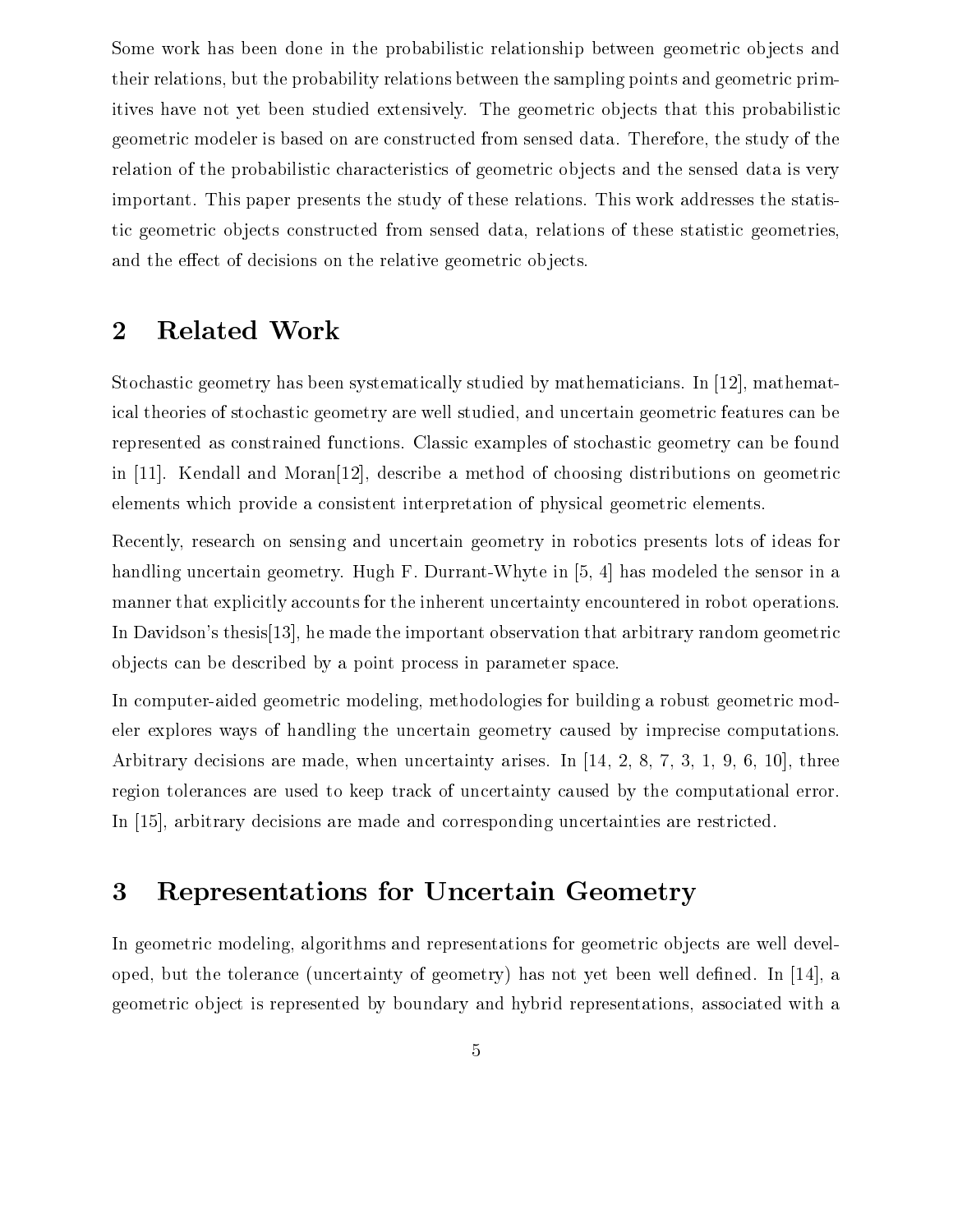tolerance representing the uncertainty of the geometry. We have developed a representation for uncertain geometry as follows:

An uncertain geometric object is represented in two parts: a geometric description, and a probabilistic distribution of geometry. The geometric description is a parameter vector, and the probabilistic distribution of geometry is a vector of the same dimension as the geometric description, but with the corresponding probabilistic distributions of the parameters.

For instance, a plane can be specified as an equation:  $(A, B, C), (f_a, f_b, f_c)$ , where  $(A, B, C)$ is the geometric description and  $z = Ax + By + C$ .  $(f_a, f_b, f_c)$  is the probabilistic distribution of geometry, and also can be specified in another form:  $(P, V), (f_p, f_v)$ , as shown in figure 7, where P is a base point, and V is the normal vector of the plane.  $f_p$  is the uncertainty of the base point, and  $f_v$  is the uncertainty of the normal vector. It can be proved that  $f_p$  and  $f_v$  can be computed from  $f_a$ ,  $f_b$ ,  $f_c$ , and P, V can be computed from  $(A, B, C)$ . By defining  $f_a, f_b, f_c$ , different types of probability distributions can be handled by this representation.



Figure 7: Representation of a Plane

### 4 Experiments on Statistical Geometric Objects

The geometric objects that the modeler operates on, are constructed from the sensed data. The manner in which the distribution of sensed data affects the uncertainty of the geometry is the basis for defining the distributions of the geometry. In this section, the uncertainty of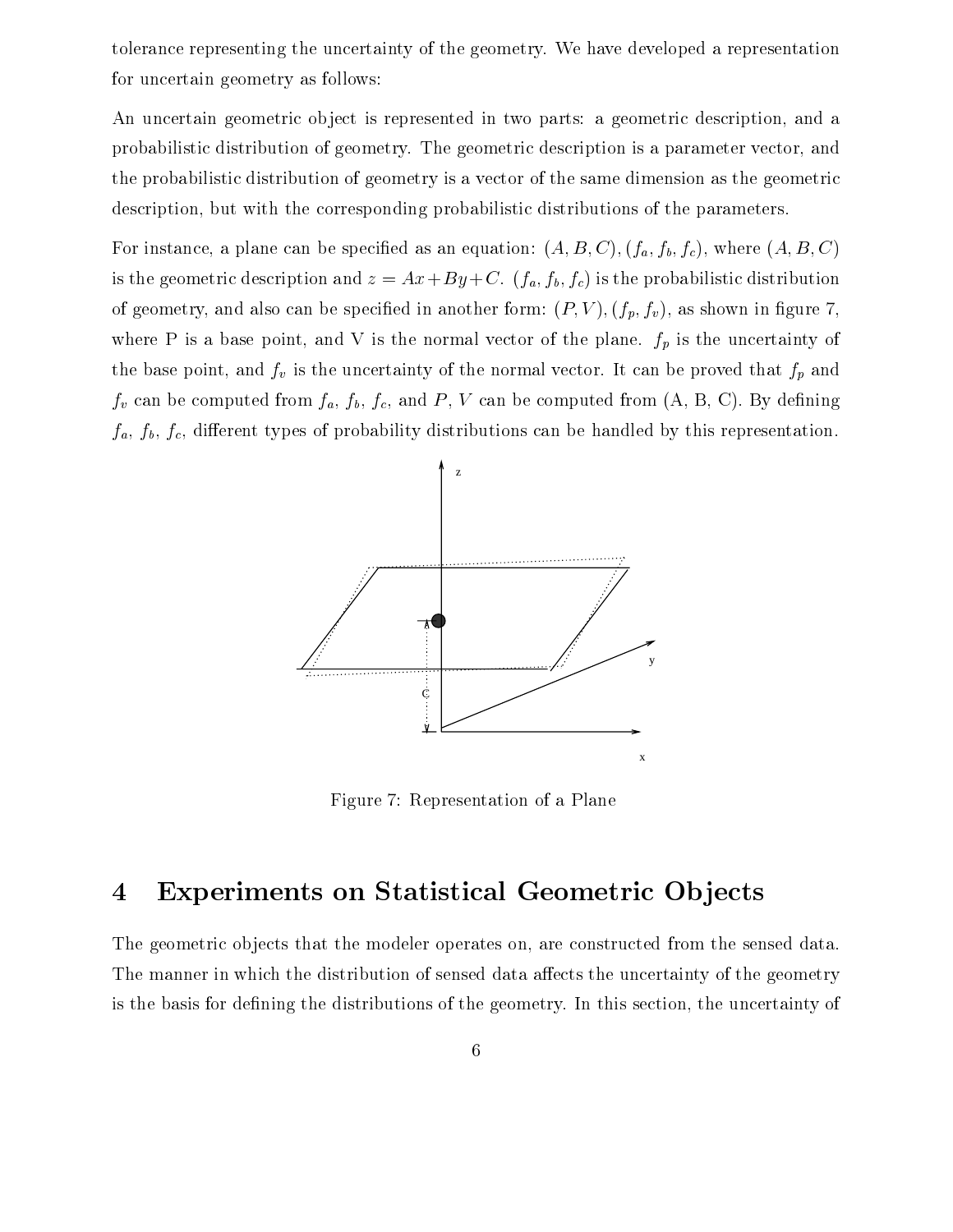the plane related to the sensed 3D coordinates is studied. A set of discrete sensed data is used to perform the computations.

#### 4.1 Best Least Square Fit

In order to reduce the random error, usually,  $n$  sampling points are measured for defining a plane. Although the points have certain probability distributions which mainly depend on the measuring machine (e.g CMM), they are independent random events. Therefore, a best least square fit method for computing the plane parameter is used. This approach yields the maximum likelihood result and condence on the sampling data to be a plane.

The input data is  $(x_i, y_i, z_i)$ , where  $x_i, y_i, z_i$  can have pre-chosen values or probability functions. They can be either independent, or correlated. Explicit function definition for a plane in 3D will be  $z = Ax + By + C$ . If there are n points, the best least fit plane should be the solution of the following equation set.

 $Z = P \bullet X$ 

Where

$$
Z = \begin{bmatrix} z_1 \\ z_2 \\ \vdots \\ z_n \end{bmatrix}
$$

$$
P = \begin{bmatrix} x_1 & y_1 & 1 \\ x_2 & y_2 & 1 \\ \vdots & \vdots & \vdots \\ x_2 & y_2 & 1 \\ \vdots & \vdots & \vdots \\ x_2 & y_2 & 1 \end{bmatrix}
$$

$$
X = \begin{bmatrix} A \\ B \\ C \end{bmatrix}
$$

xn yn <sup>1</sup>

<sup>3</sup>

<sup>7</sup> <sup>7</sup> <sup>7</sup> <sup>7</sup> <sup>7</sup> <sup>7</sup> <sup>7</sup> <sup>5</sup>

Because P is an n x 3 matrix, and X is a 3 x 1 matrix,  $rank(P) = 3$ , and  $n \ge 3$ , solution of X is unique. When  $n > 3$ , the solution X is a best least square fit.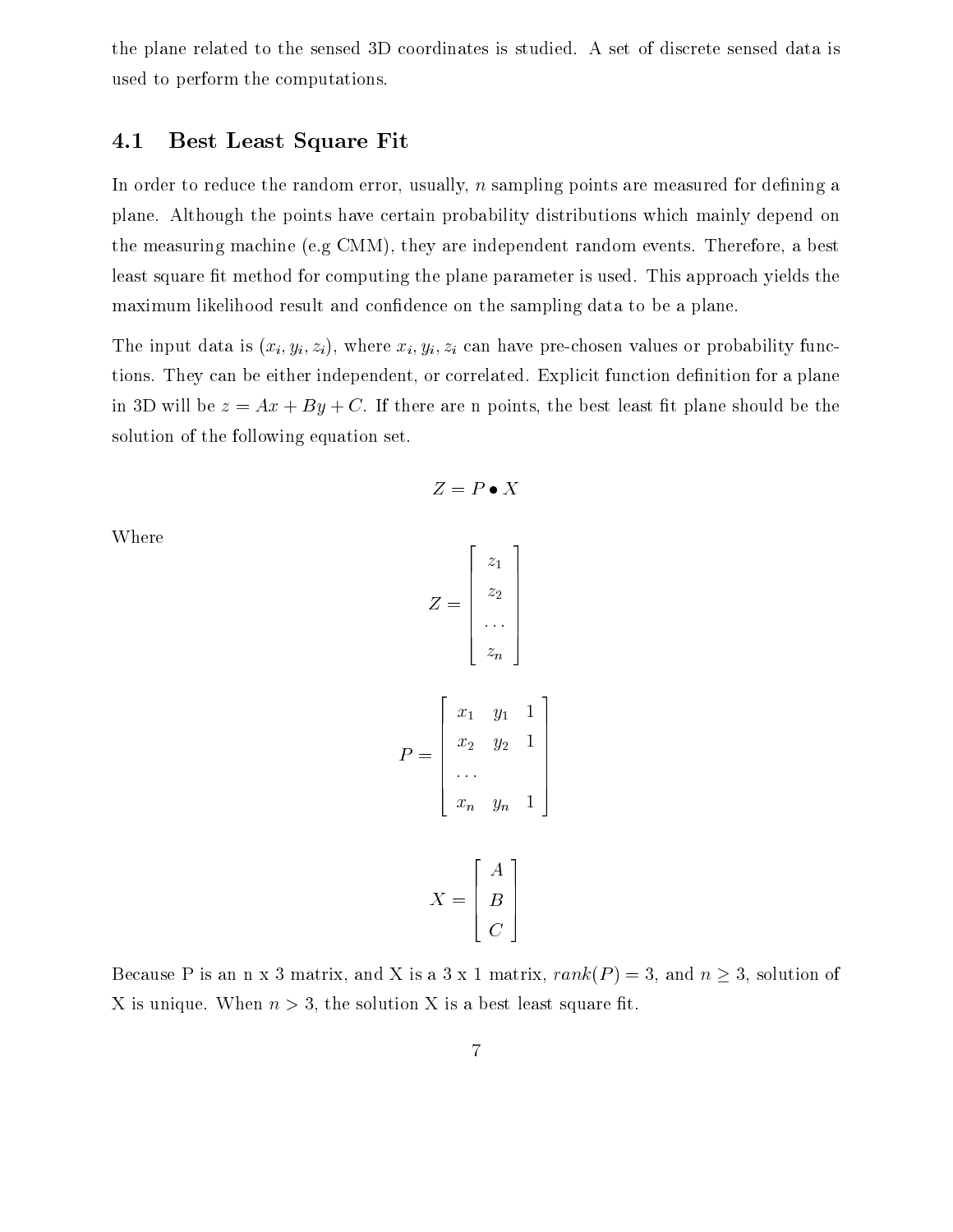$X = (P^T \bullet P)^{-1} \bullet P \bullet Z$ 

Or in the other form:

$$
A = f(x, y, z)
$$
  
\n
$$
B = g(x, y, z)
$$
  
\n
$$
C = h(x, y, z)
$$

Where  $x \in [x_1, x_2], y \in [y_1, y_2], z \in [z_1, z_2]$  are discrete. Exhaustively computing values of f,  $g$ , and  $h$ , will provide the discrete probability distribution arrays for A, B, and C.

From the above computations, we can see that the computation complexity is exponential. If m is the number of distribution values and  $n$  is the number of sampling points, this above computation will be performed (5 ) —times.

#### 4.2 Sensed Data and the Corresponding Results

The sensed data is modeled by discrete points with their corresponding probabilities. Normally, a point in 3D is represented as  $(x, y, z)$ , but for this sensing data, x, y, and z, are no longer a single value, they are distributions as shown in figure 8.



Figure 8: Sensed Data

Due to the computational complexity and the generality of the problem, three distribution values are randomly chosen for experiments. The resulting planes  $(A, B, C)$  along with their distributions are computed. Graphs of  $A,B$ , and C distributions are approximated by the following computations.

Capturing the essence of the  $f(x)$  shape is very important. The computed data corresponds to the discrete state vector (A; B ; C) and its probability. P (xi)  $\alpha$  its probability. P (xi)  $\alpha$  $\int_{x_i}^{x_{i+1}} f(x)$  is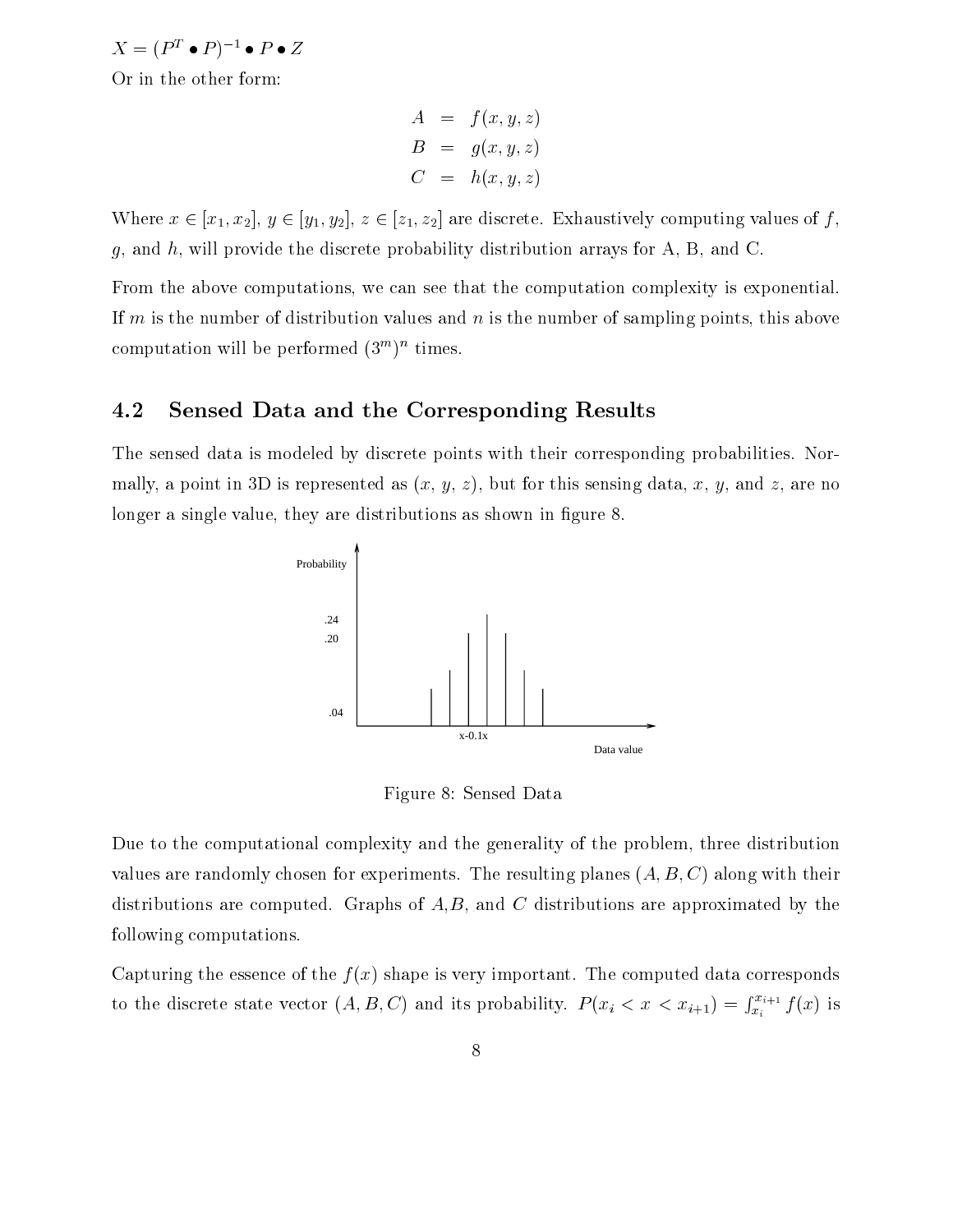computed and plotted, where x can be A, B, or C. and  $x_{min} \leq x_i \leq x_{max}$ . In order to smooth the curve, an overlapped set of  $x_i$  is used. In the result figures, the x axis are the values of  $A, B, C$  respectively, and the y axis are the corresponding probability of that value. Test 1: Uniform distribution: the sensing data is shown in figure 9.



Figure 9: Uniform Distribution

There are a total of three points with such distributions, the planes defined by these points are computed. The distributions of  $A, B, C$  are shown in the following figures. Test 2: Gaussian distribution: the sensing data is shown in figure 10



Figure 10: Gaussian Distribution

There are a total of three points with such distributions, the planes defined by these points are computed. The distributions of  $A, B, C$  are shown in figures 11 to 13. From the uniform and gaussian distribution test data, it can be seen that the distribution of the  $(a, b, c)$  space is Gaussian despite the probability distributions of the sensing data.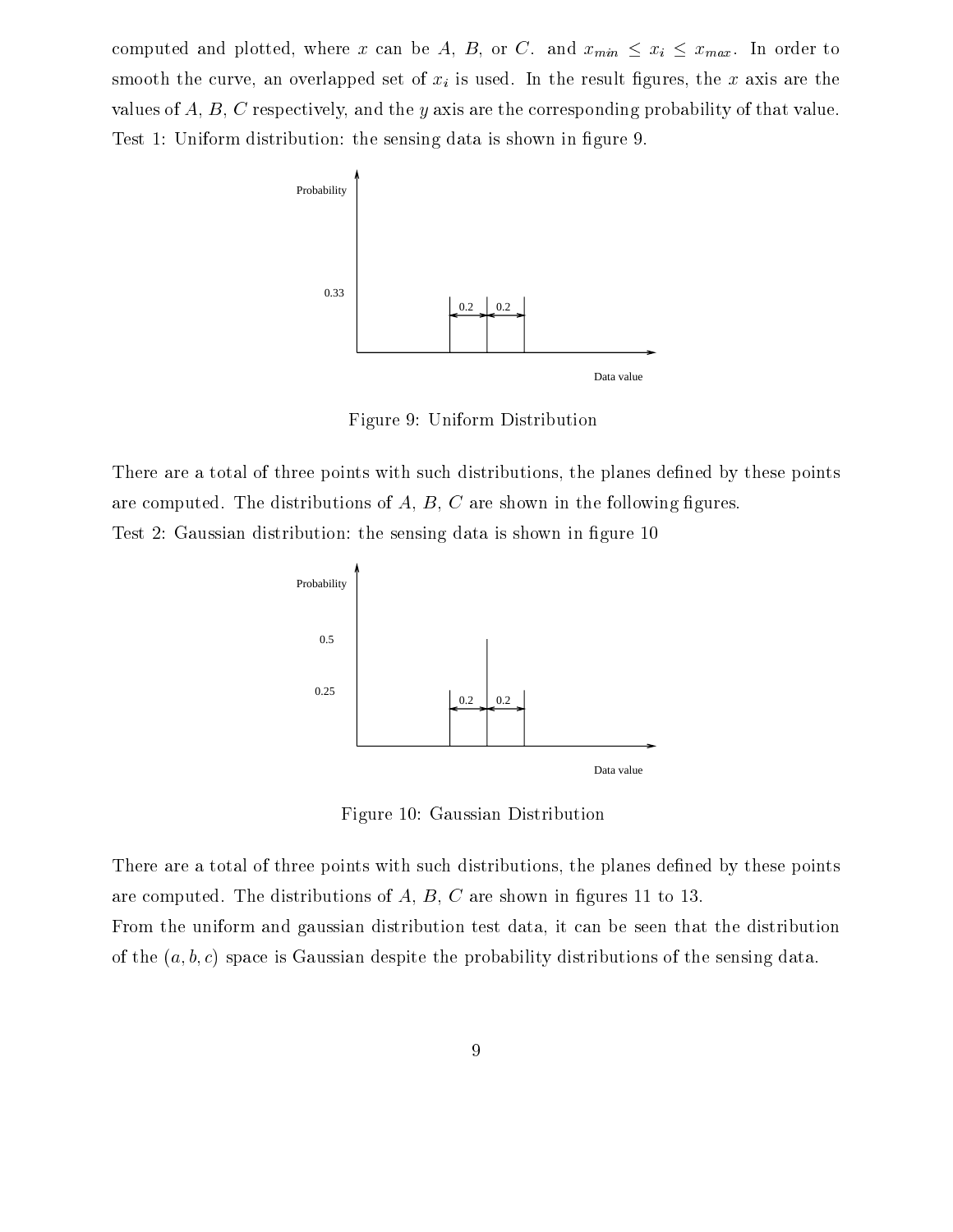

Figure 11: Parameter Distribution of 3 Points Uniform Sensing Data



Figure 12: Parameter Distribution of 3 Points Gaussian Sensing Data



Figure 13: Parameter Distribution of 4 Points Gaussian Sensing Data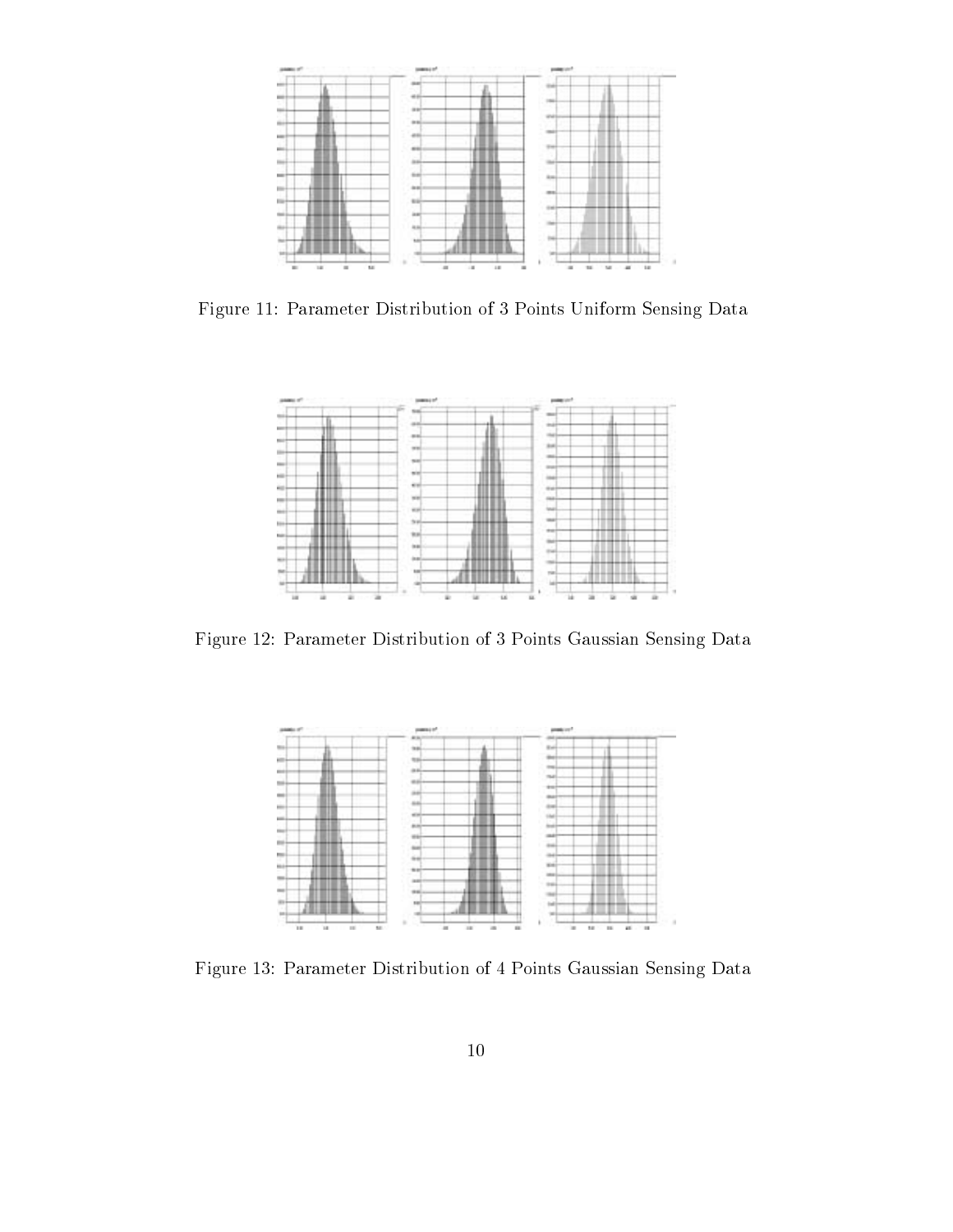## 5 Relations of Statistic Geometries and its Effect on Relative Geometries

As mentioned in the introduction, the goal of this probabilistic modeler is to feedback control the sensing devices to measure the physical model and give a quantitative confidence measurement for the CAD model. Some relations of these uncertain geometries are computed with their uncertainty distributions.

Basically, geometric relations are set relations, such as: intersection, coincidence, incidence, and parallelism. Because of the uncertainty of the geometries, these relations are not defined. they are decisions with certain condence that can be specied by its probability. For instance, a point incident to a plane, can be computed with 0.9 probability. This allows for reasoning based on probabilities.

A feedback computation of a plane that is supposed to be colinear with a given plane is studied. A program that takes the output discrete planes along with their probabilities is implemented, and the cases of parallel and colinear statements are computed with their probabilities. Some examples tested: the probability for parallelism is 0.824719, for colinearity it is 0.334722. The parallelism and colinearity of the planes of the three points Gaussian distribution and the uniform distributions have also been tested. The parallelism probability is 0.66730846, and the colinearity probability is 0.27099140. (the tolerance for testing them is the square distance being less than  $10e^{-2}$ ) mm.

|                                       | <b>C</b> | P(probability) |  |
|---------------------------------------|----------|----------------|--|
| $1.034723$   $-0.961805$   $2.386458$ |          | 0.33           |  |
| $1.036584$   $-0.966461$   $2.391768$ |          | 0.34           |  |
| $1.038042$   $-0.970109$   $2.395926$ |          | 0.33           |  |

If the decision is made so that the plane constructed from the uniform distribution sensed data is colinear with the plane defined by the above table, then, its distribution is recomputed as follows: among this plane set, the plane instances that are not colinear with any of the plane instances in the given plane set are discarded. After discarding these plane instances, the distribution of the new plane set is re-normalized. The resulting distributions of A, B,  $C$  is shown in Figure 14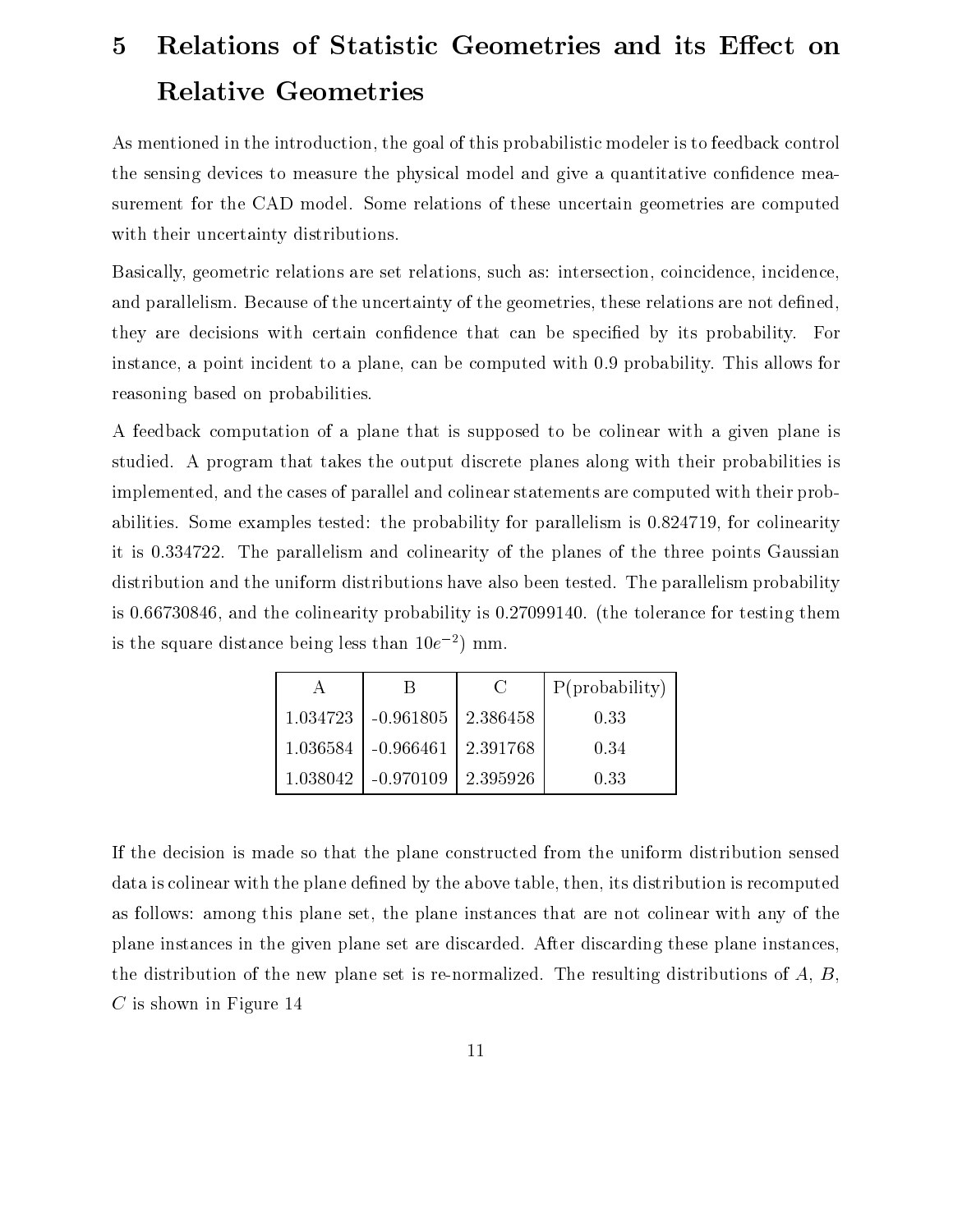

Figure 14: Redistribution of Uniform Sensing Data

We can see that after recomputing the plane, the distributions of  $A, B$  and  $C$  are located in a more narrow range, further more, based on this redistributed plane set, the sampling points can also be recomputed and some can be discarded, or a re-measured.

### <sup>6</sup> Conclusions

Based on real sensing data, the probability of the geometry of objects under consideration is computed. This provides the capability of defining the probability distribution of the geometry based on robust computations as opposed to noisy measuring instruments. The relations between uncertain geometries are dependent on the uncertainty of geometries. Quantitative measurement for the constructed CAD model can thus be computed, and the relations can also involve the redistribution of the uncertainty of the geometry. This can be used as a feedback to guide the sensing and manufacturing modules.

### References

- [1] Bruderlin, B. Detecting ambiguities: An optimistic approach to robustness problems in computational geometry. Tech. Rep. UUCS 90-003 (submitted), Computer Science Department, University of Utah, April 1990.
- [2] Bruderlin, B. Robust regularized set operations on polyhedra. In Proc. of Hawaii International Conference on System Science (January 1991).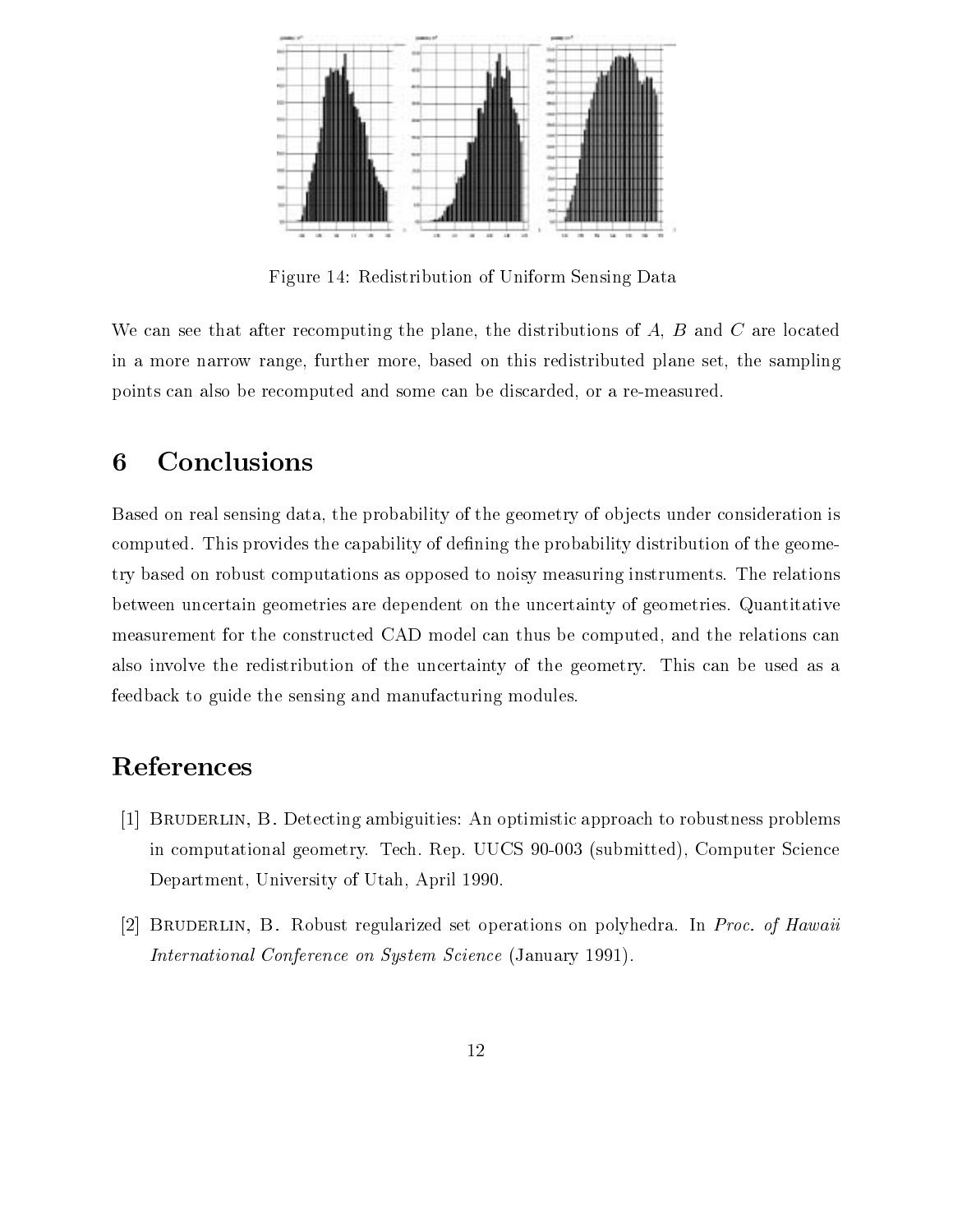- [3] Bruderlin, B., and Fang, S. Intuitionnistic geometry: A new approach for handling geometric robustness. *submitted to: International Journal of Computational Geometry* and Applications (1992).
- [4] Durrant-Whyte, H. F. Concerning uncertain geometry in robotics. IEEE J. Robotics and Automation (1986).
- [5] DURRANT-WHYTE, H. F. Integration, Coordination and Control of Multi-Sensor Robot Systems. Kluwer Academic Publisher, 1988.
- [6] Fang, S. Robustness In Geometric Modeling. PhD thesis, University of Utah, 1992.
- [7] Fang, S., and Bruderlin, B. Robustness in geometric modeling { tolerance based methods. In *Computational Geometry – Methods, Algorithms and Applications, Inter*national Workshop on Computational Geometry CG'91 (March 1991), Springer Lecture Notes in Computer Science 553, Bern, Switzerland.
- [8] Fang, S., and Bruderlin, B. Robust geometric modeling with implicit surfaces. In Proc. of International Conference on Manufacturing Automation, Hong Kong (August 1992).
- [9] FANG, S., BRUDERLIN, B., AND ZHU, X. Robustness in solid modeling  $-$  a tolerancebased, intuitionistic approach. To appear: Computer-Aided Design (Special Issue on Uncertainties in Geometric Computations (August 1993).
- [10] Fang, S., Zhu, X., and Bruderlin, B. Robustness in solid modeling a tolerance based, intuitionistic approach. Tech. Rep. UUCS 92-030 (submitted), Computer Science Department, University of Utah, August 1992.
- [11] J.Bertrand. Calcul des Probabilites. Paris, 1907.
- [12] KENDALL, M., AND MORAN, P. Geometrical Probability. Griffin, 1963.
- [13] R.DAVIDSON. Some Arithmetic and Geometry in Probability Theory. PhD thesis, Cambridge University, 1968.
- [14] Zhu, X. Consistent geometric modeling approaches. Master's thesis, University of Utah, 1993.